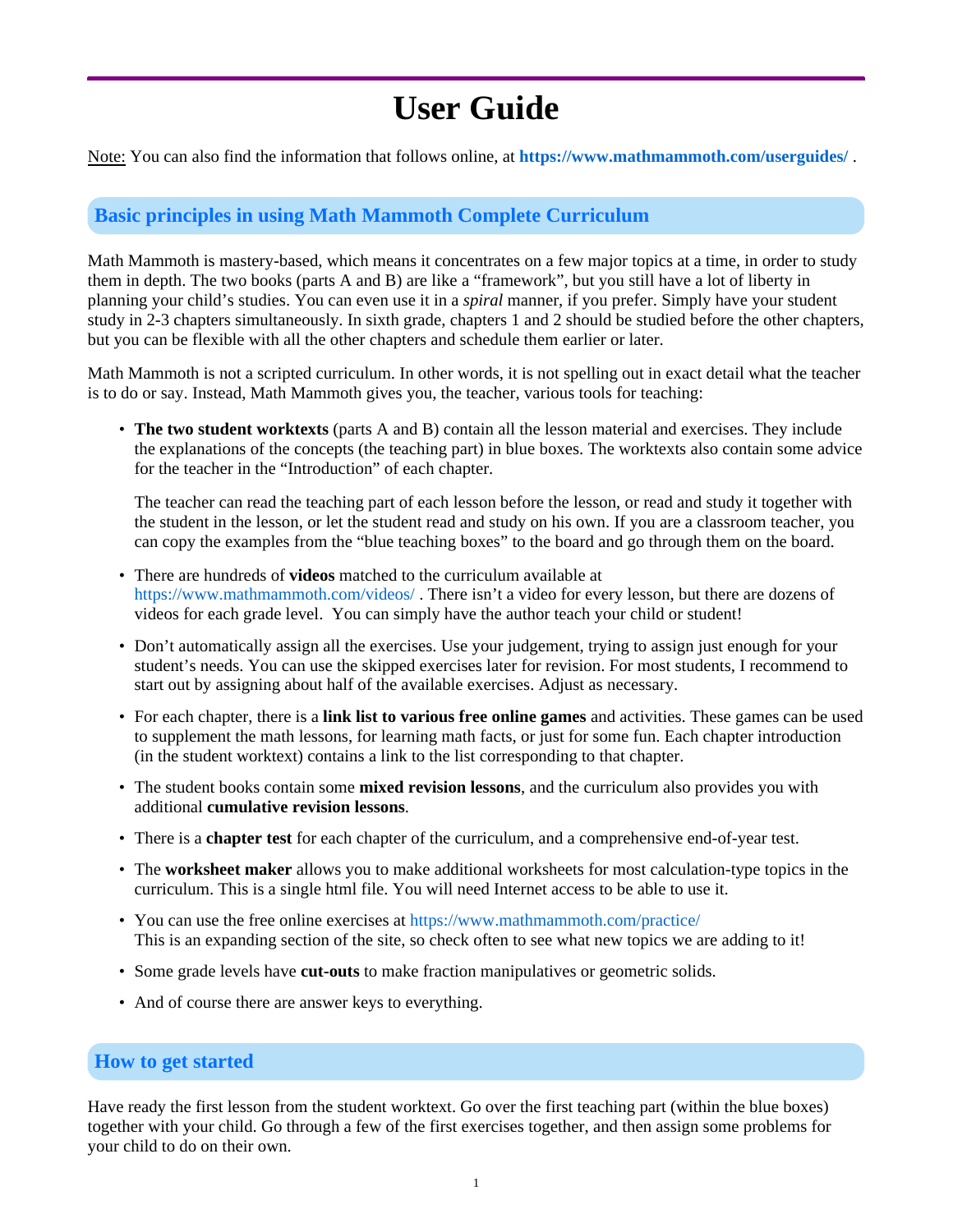Repeat this if the lesson has other blue teaching boxes. Naturally, you can also use the videos at https://www.mathmammoth.com/videos/

Many children can eventually study the lessons completely on their own — the curriculum becomes selfteaching. However, children definitely vary in how much they need someone to be there to actually teach them.

## **Pacing the curriculum**

The lessons in Math Mammoth complete curriculum are NOT intended to be done in a single teaching session or class. Sometimes you might be able to go through a whole lesson in one day, but more often, the lesson itself might span 3-5 pages and take 2-3 days or classes to complete.

Therefore, it is not possible to say exactly how many pages a student needs to do in one day. This will vary. However, it is helpful to calculate a general guideline as to how many pages per week you should cover in the student worktext in order to go through the curriculum in one school year (or whatever span of time you want to allot to it).

The table below lists how many pages there are for the student to finish in this particular grade level, and gives you a guideline for how many pages per day to finish, assuming a 180-day school year.

Example:

| <b>Grade level</b> | pages |     | school days and revisions student book |     | Lesson   Number of   Days for tests   Days for the   Pages to study   Pages to study<br>per day | per week |
|--------------------|-------|-----|----------------------------------------|-----|-------------------------------------------------------------------------------------------------|----------|
| $6-A$              | 162   | 91  |                                        | 81  | 2.0                                                                                             | 10       |
| $6-B$              | 157   | 89  | 10                                     | 79  | 2.0                                                                                             | 10       |
| Grade 6 total      | 319   | 180 | 20                                     | 160 | 2.0                                                                                             | 10       |

The table below is for you to fill in. First fill in how many days of school you intend to have. Also allow several days for tests and additional revision before the test — at least twice the number of chapters in the curriculum. For example, if the particular grade has 8 chapters, allow at least 16 days for tests & additional revision. Then, to get a count of "pages/day", divide the number of pages by the number of available days. Then, multiply this number by 5 to get the approximate page count to cover in a week.

| <b>Grade level</b> | pages | school days and revisions student book | Lesson   Number of   Days for tests   Days for the   Pages to study   Pages to study<br>per day | per week |
|--------------------|-------|----------------------------------------|-------------------------------------------------------------------------------------------------|----------|
| $6-A$              | 162   |                                        |                                                                                                 |          |
| $6-B$              | 157   |                                        |                                                                                                 |          |
| Grade 6 total      | 319   |                                        |                                                                                                 |          |

Now, let's assume you determine that you need to study about 2 pages a day, 10 pages a week in order to get through the curriculum. As you study each lesson, keep in mind that sometimes most of the page might be filled with blue teaching boxes and very few exercises. You might be able to cover 3 pages on such a day. Then some other day you might only assign one page of word problems. Also, you might be able to go through the pages quicker in some chapters, for example when studying graphs, because the large pictures fill the page so that one page does not have many problems.

When you have a page or two filled with lots of similar practice problems ("drill") or large sets of problems, feel free to **only assign 1/2 or 2/3 of those problems**. If your child gets it with less amount of exercises, then that is perfect! If not, you can always assign him/her the rest of the problems some other day. In fact, you could even use these unassigned problems the next week or next month for some additional revision.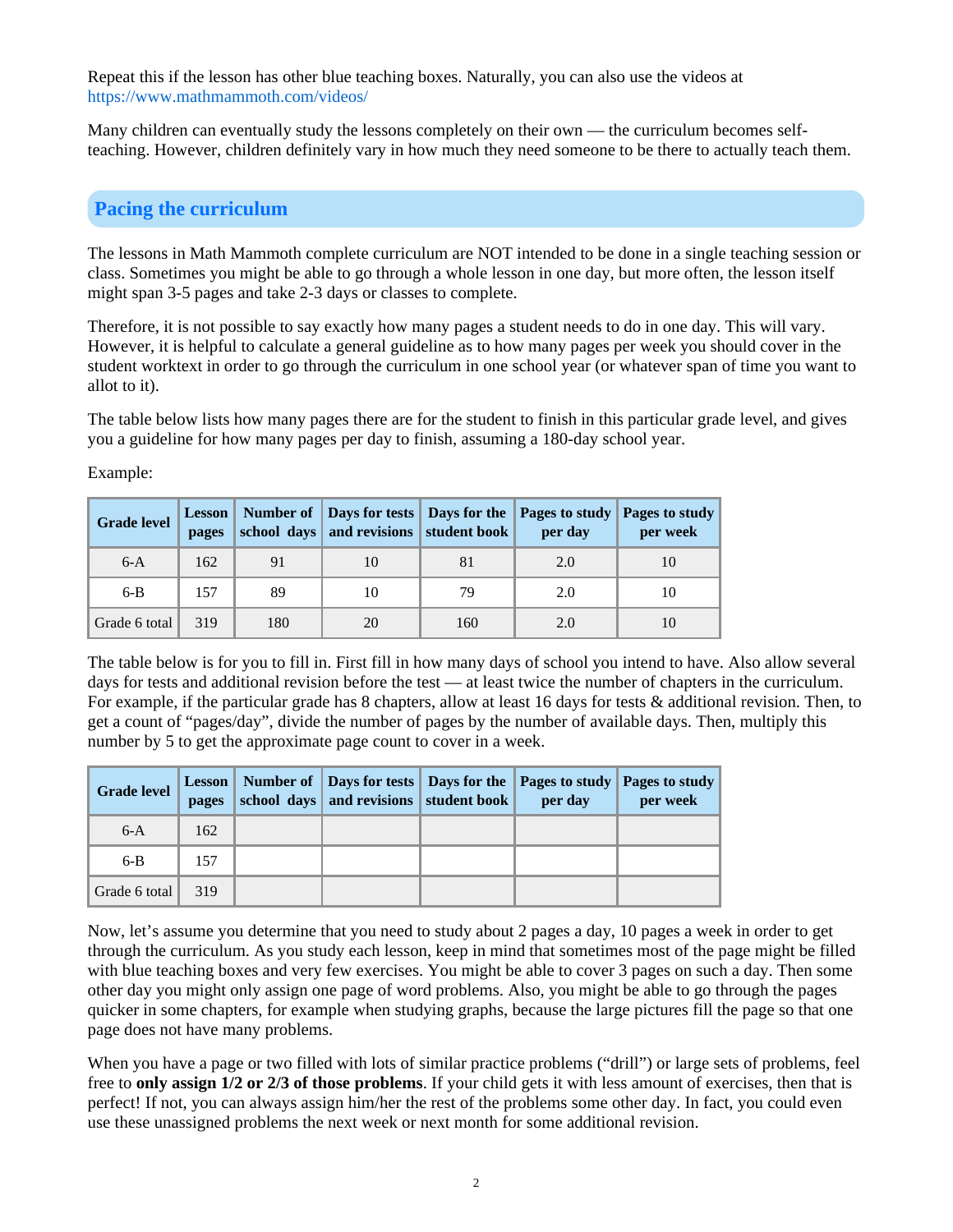In general, 1st-2nd graders might spend 25-40 minutes a day on math. Third-fourth graders might spend 30-60 minutes a day. Fifth-sixth graders might spend 45-75 minutes a day. If your child finds math enjoyable, he/she can of course spend more time with it! However, it is not good to drag out the lessons on a regular basis, because that can then affect the child's attitude towards math.

#### **Working space, the usage of additional paper and mental math**

The curriculum generally includes working space directly on the page for students to work out the problems. However, feel free to let your students to use extra paper when necessary. They can use it, not only for the "long" algorithms (where you line up numbers to add, subtract, multiply, and divide), but also to draw diagrams and pictures to help organise their thoughts. Some students won't need the additional space (and may resist the thought of extra paper), while some will benefit from it. Use your discretion.

Some exercises don't have any working space, but just an empty line for the answer (e.g.  $200 + \_\_\_\_\_ = 1\,000$ ). Typically, I have intended that such exercises to be done using MENTAL MATH.

However, there are some students who struggle with mental math (often this is because of not having studied and used it in the past). As always, the teacher has the final say (not me!) as to how to approach the exercises and how to use the curriculum. We do want to prevent extreme frustration (to the point of tears). The goal is always to provide SOME challenge, but not too much, and to let students experience success enough so that they can continue enjoying learning math.

Students struggling with mental math will probably benefit from studying the basic principles of mental calculations from the earlier levels of Math Mammoth curriculum. To do so, look for lessons that list mental math strategies. They are taught in the chapters about addition, subtraction, place value, multiplication, and division. My article at https://www.mathmammoth.com/lessons/practical\_tips\_mental\_math also gives you a summary of some of those principles.

#### **Using tests**

For each chapter, there is a **chapter test**, which can be administered right after studying the chapter. **The tests are optional.** Some families might prefer not to give tests at all. The main reason for the tests is for diagnostic purposes, and for record keeping. These tests are not aligned or matched to any standards.

In the digital version of the curriculum, the tests are provided both as PDF files and as html files. Normally, you would use the PDF files. The html files are included so you can edit them (in a word processor such as Word or LibreOffice), in case you want your student to take the test a second time. Remember to save the edited file under a different file name, or you will lose the original.

The end-of-year test is best administered as a diagnostic or assessment test, which will tell you how well the student remembers and has mastered the mathematics content of the entire grade level.

### **Using cumulative revisions and the worksheet maker**

The student books contain mixed revision lessons which revise concepts from earlier chapters. The curriculum also comes with additional cumulative revision lessons, which are just like the mixed revision lessons in the student books, with a mix of problems covering various topics. These are found in their own folder in the digital version, and in the Tests & Cumulative Revisions book in the print version.

The cumulative revisions are optional; use them as needed. They are named indicating which chapters of the main curriculum the problems in the revision come from. For example, "Cumulative Revision, Chapter 4" includes problems that cover topics from chapters 1-4.